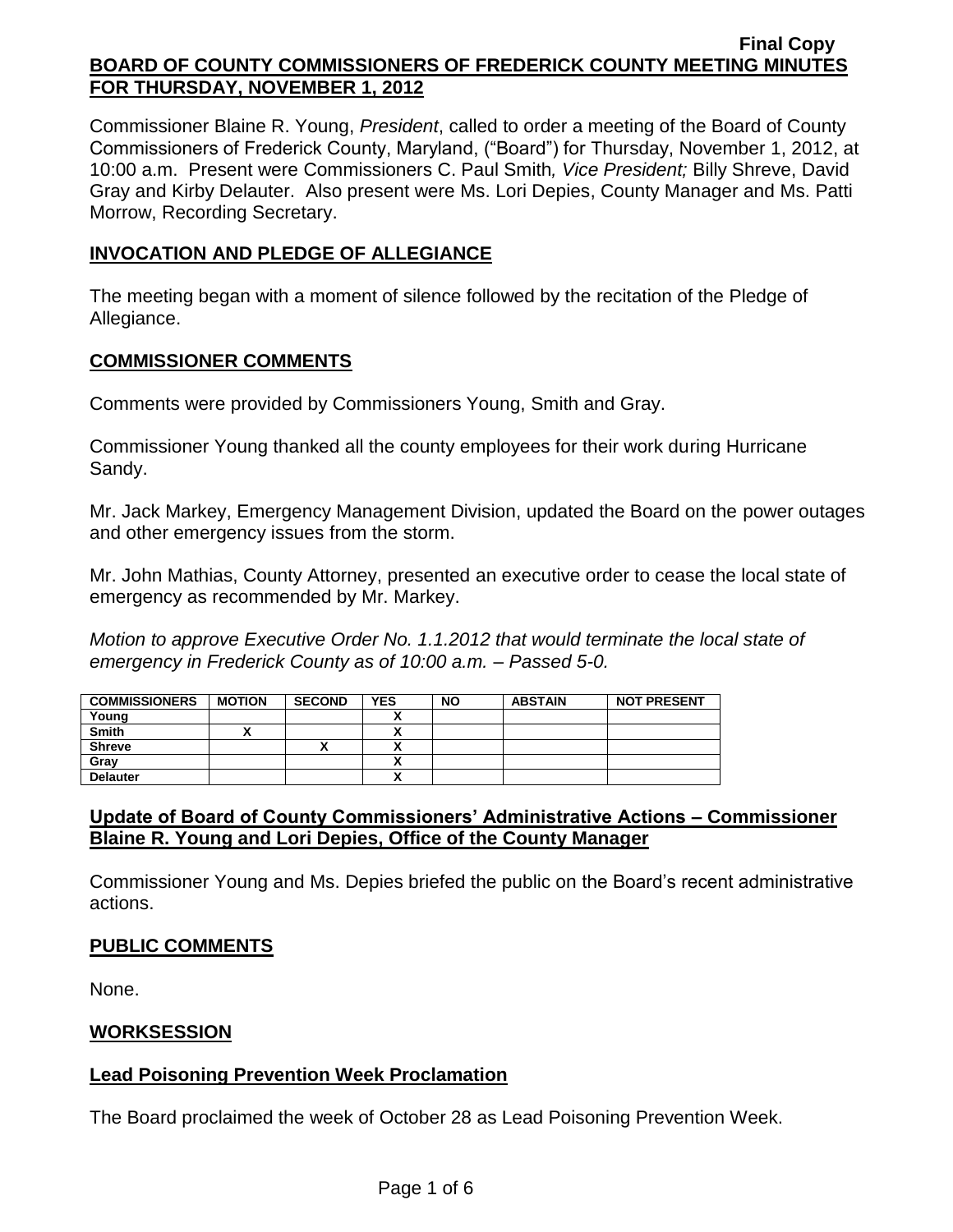# **Business Recognition – Trinity Salon and Spa**

The Board recognized Trinity Salon and Spa for their contributions to the community.

### **PUBLIC HEARING**

## **Admissions and Amusement Tax Rates – Erin White, Finance Division**

A public hearing was held, as duly advertised, on the proposed reduction of the current rate of several categories of the Admissions and Amusement Tax.

Ms. White presented the proposed reduction and indicated the Board has the option to repeal the tax in its entirety.

Public comment was received from:

• Margaret Hindman

*Motion to approve a resolution that would reduce the admissions and amusement tax rate to 0% for all categories – Passed 4-1.*

| <b>COMMISSIONERS</b> | <b>MOTION</b> | <b>SECOND</b> | <b>YES</b>   | <b>NO</b> | <b>ABSTAIN</b> | <b>NOT PRESENT</b> |
|----------------------|---------------|---------------|--------------|-----------|----------------|--------------------|
| Young                |               |               |              |           |                |                    |
| <b>Smith</b>         |               |               |              |           |                |                    |
| <b>Shreve</b>        |               | '             | $\mathbf{v}$ |           |                |                    |
| Gray                 |               |               |              |           |                |                    |
| <b>Delauter</b>      |               |               | v            |           |                |                    |

*Motion to have the resolution become effective on February 1, 2013 – Passed 4-1.*

| <b>COMMISSIONERS</b> | <b>MOTION</b> | <b>SECOND</b> | <b>YES</b> | <b>NO</b> | <b>ABSTAIN</b> | <b>NOT PRESENT</b> |
|----------------------|---------------|---------------|------------|-----------|----------------|--------------------|
| Young                |               |               |            |           |                |                    |
| <b>Smith</b>         |               |               |            |           |                |                    |
| <b>Shreve</b>        |               |               |            |           |                |                    |
| Gray                 |               |               |            |           |                |                    |
| <b>Delauter</b>      |               | ^             |            |           |                |                    |

(A copy of the approved/adopted resolution can be obtained in the County Manager's Office or from the county's website, [www.FrederickCountyMD.gov.](http://www.frederickcountymd.gov/))

# **CONSENT AGENDA**

The following item was pulled from the consent agenda:

• Purchasing Memo #13-060 – Tree Planting and Maintenance (Indefinite Quantity Contract) Award to: Conservation Services, Inc. in the estimated amount of \$242,647.95 (Hand Planting)

Award to: Parkton Woodland Services, Inc. in the estimated amount of \$99,192.50 (Machine Planting)

The following items were presented on the consent agenda: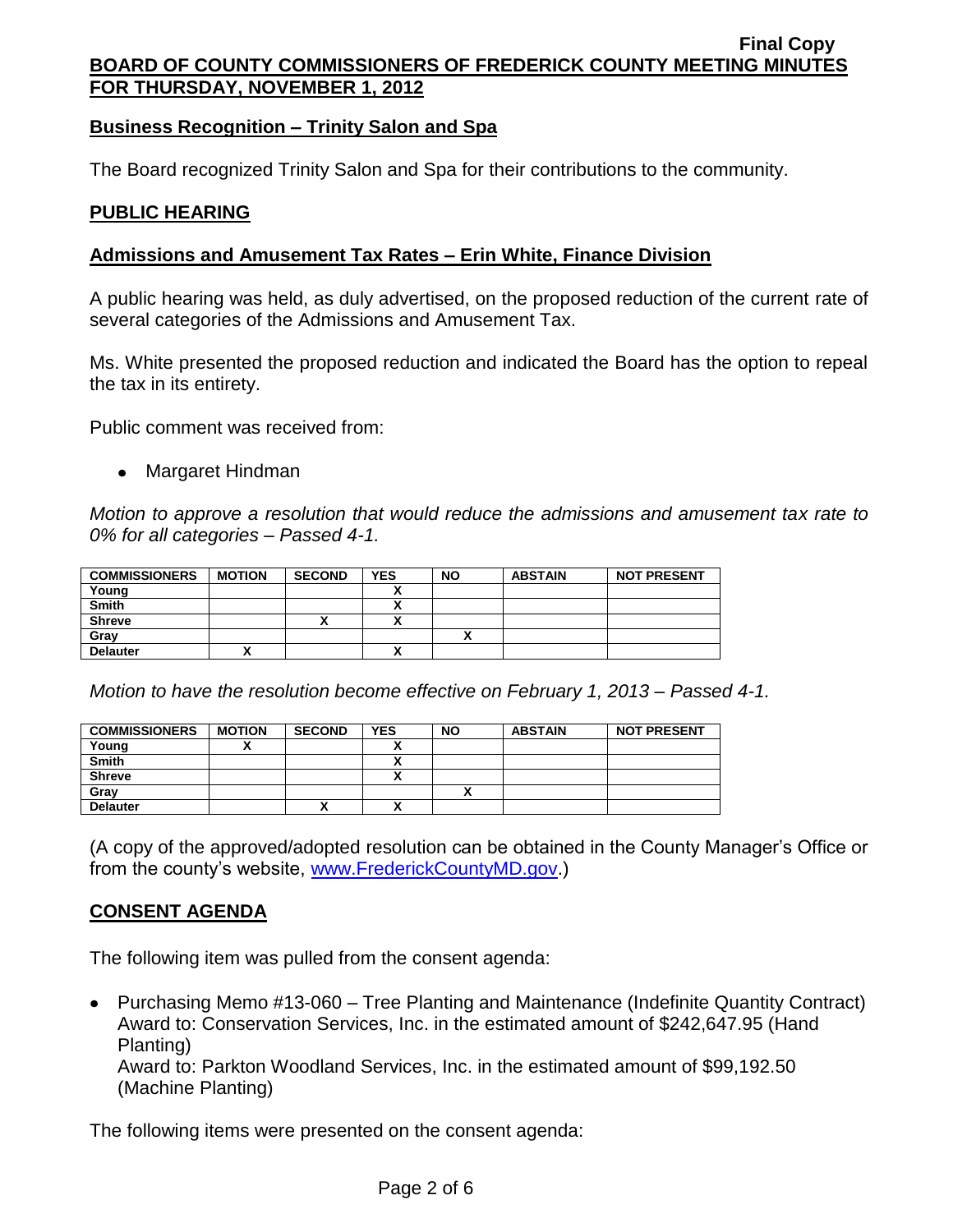- Purchasing Memo #13-056 Hot Mix Asphalt Testing Services (Piggyback Contract) Award to: Specialized Engineering, Inc. Award amount: \$85,000.00
- Purchasing Memo #13-057 Energy Efficient Audits and Retrofits for the Power Saver Retrofits Program Award to: Atlas Home Energy Solutions and Hawkeye Construction LLD Award amount: \$0 (Grant-funded and Homeowner Contribution)
- Purchasing Memo #13-058 Montevue Campus Replacement Voice Equipment Upgrade (Piggyback Contract) Award to: Carousel Industries Award amount: \$71,397.70
- Purchasing Memo #13-059 New Traffic Signal at Old National Pike and Bartholows Road (Piggyback Contract) Award to: Scott A. Duncan, Inc. Award amount: \$209,931.00
- #BT-13-056, Housing and Community Development, Citizens Services Division

*Motion to approve the consent agenda as amended – Passed 5-0.*

| <b>COMMISSIONERS</b> | <b>MOTION</b> | <b>SECOND</b> | <b>YES</b> | <b>NO</b> | <b>ABSTAIN</b> | <b>NOT PRESENT</b> |
|----------------------|---------------|---------------|------------|-----------|----------------|--------------------|
| Young                |               |               |            |           |                |                    |
| <b>Smith</b>         |               |               | ↗          |           |                |                    |
| <b>Shreve</b>        |               |               | ↗          |           |                |                    |
| Grav                 |               |               | ^          |           |                |                    |
| <b>Delauter</b>      |               |               | ~          |           |                |                    |

### **ADMINISTRATIVE BUSINESS**

### **Purchasing Memo #13-060 – Tree Planting and Maintenance (Indefinite Quantity Contract) – Shannon Moore, Community Development Division**

Ms. Moore noted the contract was solicited to allow staff to implement tree planting and maintenance projects to fulfill National Pollution Discharge Elimination System (NPDES) permit requirements and efforts to meet Total Maximum Daily Load (TMDLs)

*Motion to approve Purchasing Memo #13-060 – Failed 2-3.*

| <b>COMMISSIONERS</b> | <b>MOTION</b> | <b>SECOND</b> | <b>YES</b> | <b>NO</b> | <b>ABSTAIN</b> | <b>NOT PRESENT</b> |
|----------------------|---------------|---------------|------------|-----------|----------------|--------------------|
| Young                |               |               |            |           |                |                    |
| <b>Smith</b>         |               |               |            |           |                |                    |
| <b>Shreve</b>        |               |               |            |           |                |                    |
| Gray                 |               |               |            |           |                |                    |
| <b>Delauter</b>      |               |               |            |           |                |                    |

Mr. Eric Soter, Community Development Division, commented on Purchasing Memo #13-060.

*Motion to approve Purchasing Memo #13-060 – Passed 3-2.*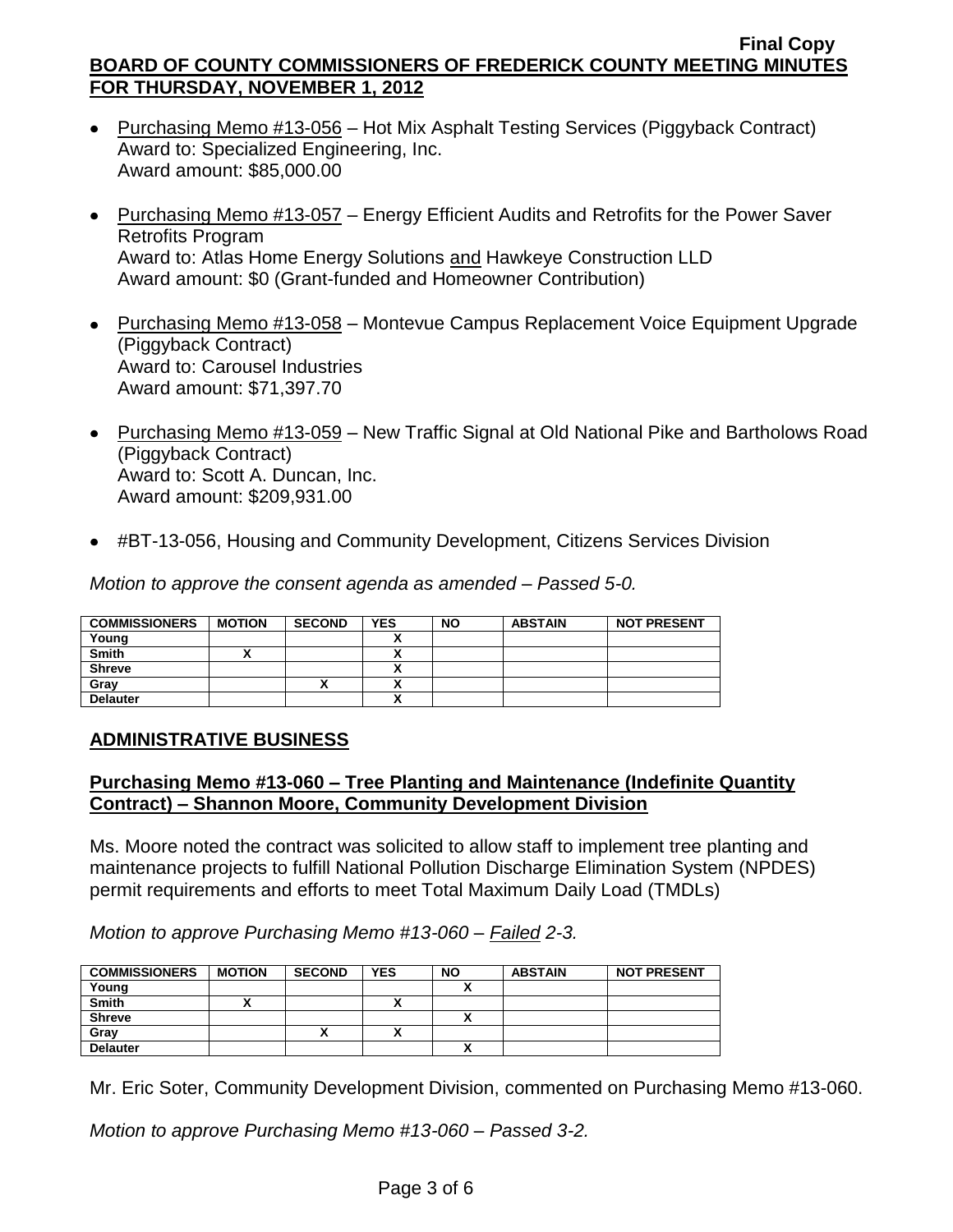| <b>COMMISSIONERS</b> | <b>MOTION</b> | <b>SECOND</b> | <b>YES</b> | <b>NO</b> | <b>ABSTAIN</b> | <b>NOT PRESENT</b> |
|----------------------|---------------|---------------|------------|-----------|----------------|--------------------|
| Young                |               |               |            | ~         |                |                    |
| <b>Smith</b>         |               | Λ             | ~          |           |                |                    |
| <b>Shreve</b>        |               |               |            |           |                |                    |
| Gray                 |               |               |            |           |                |                    |
| <b>Delauter</b>      |               |               |            |           |                |                    |

#### **WORKSESSION**

#### **Business Updates – Helen Riddle, Community Development Division**

Ms. Riddle updated the Board on business in Frederick County.

### **Appointment/Reappointments to Frederick County Solid Waste Advisory Committee – Joyce Grossnickle, Office of the County Manager**

There was no public comment.

*Motion to reappoint Mr. Rolan Clark and Mr. Bryan Malseed to serve three-year terms to expire June 30, 2015, and to appoint Mr. Robert Clark to serve as the Commercial Solid Waste/Recycling Company representative to fill an unexpired term to expire June 30, 2013 – Passed 5-0.*

| <b>COMMISSIONERS</b> | <b>MOTION</b> | <b>SECOND</b> | <b>YES</b>                | <b>NO</b> | <b>ABSTAIN</b> | <b>NOT PRESENT</b> |
|----------------------|---------------|---------------|---------------------------|-----------|----------------|--------------------|
| Young                |               |               |                           |           |                |                    |
| <b>Smith</b>         |               |               |                           |           |                |                    |
| <b>Shreve</b>        |               |               |                           |           |                |                    |
| Grav                 |               |               | Λ                         |           |                |                    |
| <b>Delauter</b>      |               | $\mathbf{v}$  | $\ddot{\phantom{1}}$<br>^ |           |                |                    |

### **Meals on Wheels Program – Kitty Devilbiss and Pat Rosensteel, Citizens Services Division**

Ms. Rosensteel and Ms. Devilbiss gave an update to the Board on the status of the Meals on Wheels Program and what efforts have been taken to close the projected deficit. They indicated the department would address the program during the FY 2014 budget process.

No action was taken as this item was informational.

# **Legislative Update – John Mathias, Office of the County Attorney and Ragen Cherney, Office of the County Manager**

Mr. Cherney and Mr. Mathias indicated the list of proposals and position statements that would go forward for consideration. It was noted the Board would meet with the Frederick County Legislative Delegation on Friday, December 7, 2012 and the Delegation would hold their public hearing on the proposals on Saturday, December 8, 2012.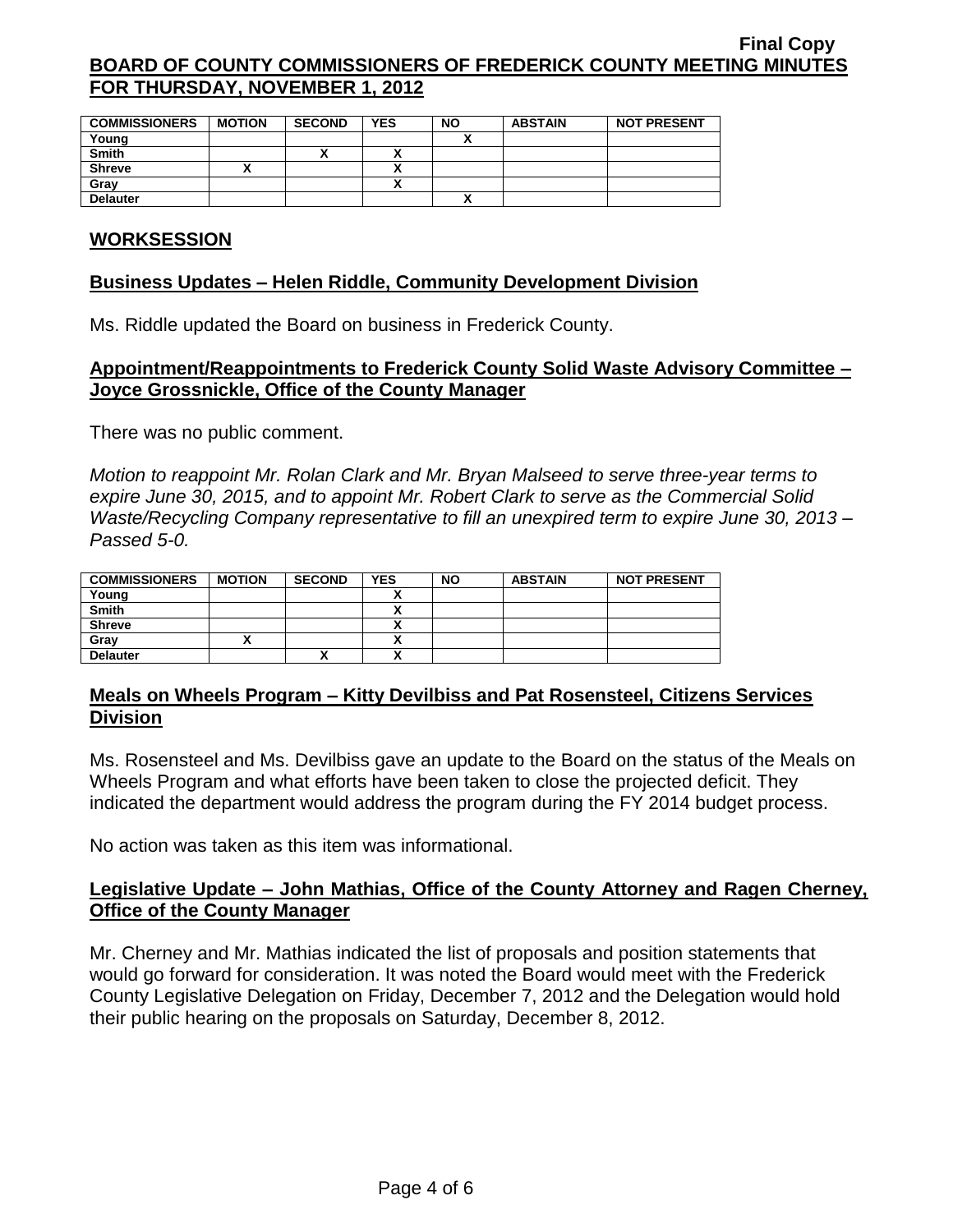| <b>Legislative Proposal</b>                                                                                                                                               | Young | Smith | <b>Shreve</b> | Gray | <b>Delauter</b> | BOCC<br>Vote |
|---------------------------------------------------------------------------------------------------------------------------------------------------------------------------|-------|-------|---------------|------|-----------------|--------------|
| 1.) Permitting Video Lottery Terminals (Slots) for Local Charitable Organizations                                                                                         |       |       |               | V    |                 | $4 - 1$      |
| 2.) Increase to the Annual Amount of Gaming Permits Issued for Raffles                                                                                                    |       |       |               |      | M               | $5-0$        |
| 3.) Ethics - Formal Local Government Officials and Employees                                                                                                              | N     |       |               |      |                 | $5-0$        |
| 4.) Maryland Constitution - Congressional Districts - Requirements as to Territory,<br><b>Form and Boundaries</b>                                                         |       |       |               |      |                 | $5-0$        |
| 5.) Removal of mandatory stormwater fee.                                                                                                                                  |       |       |               |      |                 | $4 - 1$      |
| 6.) Permitting tax rebate to all properties and not just properties of residence.                                                                                         |       |       |               |      |                 | $4 - 1$      |
| 7.) Grading erosion and sediment control, to amend the state law on several<br>provisions regarding the standards and specifications for erosion and sediment<br>control. |       |       |               |      |                 | $5-0$        |
| 8.) Repeal scooter/moped helmet mandate in Frederick County.                                                                                                              |       |       |               |      |                 | $4 - 1$      |
| 9.) Permitting deer hunting with a rifle in Frederick County.                                                                                                             |       |       |               |      |                 | 4-1          |
| 10.) Repeal mandatory requirement provisions of the Davis-Bacon Act and the<br>Minority Business Enterprise (MBE) for Frederick County to build one school.               |       |       |               |      |                 | $5-0$        |
| 11.) Amending state law to provide for public safety agencies in Frederick County to<br>operate All Terrain Vehicles and Utility Terrain Vehicles.                        |       |       |               |      |                 | $5-0$        |
| 12.) Requiring a Frederick County voter to show proof of identity in order to vote in<br>the 2014 elections.                                                              |       |       |               |      |                 | $3 - 2$      |
| 13.) Exempting Frederick County Public Schools from the FRO requirements.                                                                                                 |       |       |               |      |                 | 4-1          |
| 14.) Authorizing non-corporate owned stores to sell beer and wine in Frederick<br>County.                                                                                 |       |       |               |      |                 | $5-0$        |
| 15.) Authority for BOCC to ban synthetic drugs in Frederick County.                                                                                                       |       |       |               |      |                 | $5-0$        |

| <b>Position Statements</b>                                                                                                                                                  | Prung | Smith | <b>Shreve</b> | Gray<br>Delauter | BOCC<br>Vote |
|-----------------------------------------------------------------------------------------------------------------------------------------------------------------------------|-------|-------|---------------|------------------|--------------|
| 1.) State School Construction Funding for Frederick County Should Exceed the<br>State Government Economic Assistance for Foreign (Out of State) Business<br><b>Entities</b> |       |       |               |                  | $5-0$        |
| 2.) Frederick County Public Schools Authority to Count and Report Undocumented<br><b>Students</b>                                                                           |       |       |               |                  | 4-1          |
| 3.) Maryland to be a "Shall Issue" State for a Right to Carry a Firearm                                                                                                     |       |       |               |                  | $4 - 1$      |
| 4.) Reinstatement of Highway User Revenues to Local Governments                                                                                                             |       |       |               |                  | $5-0$        |
| 5.) United States Constitutional Convention to Address Citizenship and Immigration                                                                                          |       |       |               |                  | $4 - 0 - 1$  |